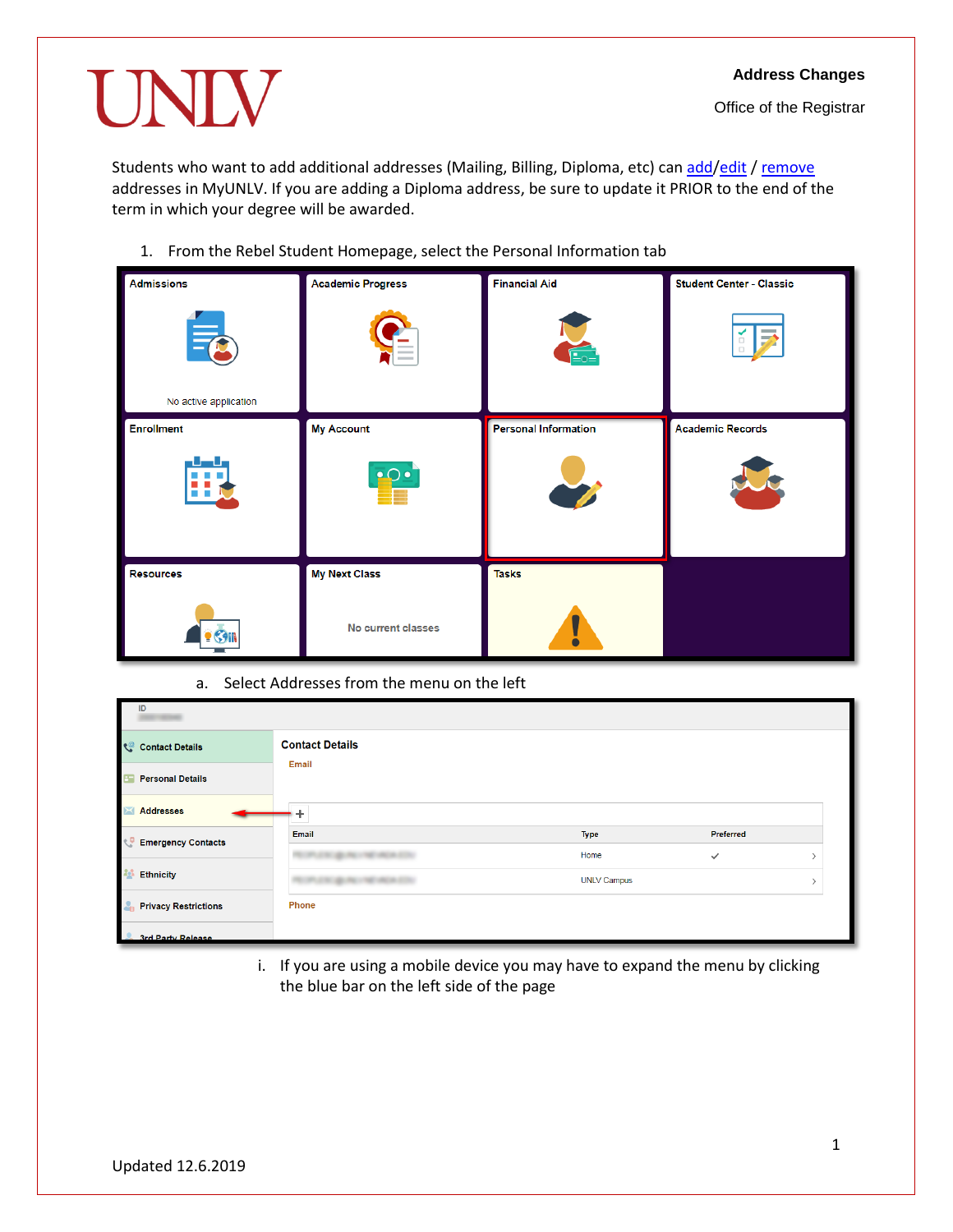Office of the Registrar

# UNIV

<span id="page-1-0"></span>2. If you are Adding a new Address click the button for the one you would like to add

| ID<br>2000180948            |                                                     |                          |
|-----------------------------|-----------------------------------------------------|--------------------------|
| Contact Details             | <b>Mailing Address</b><br>÷                         |                          |
| <b>B Personal Details</b>   | <b>Address</b>                                      | From                     |
| <b>X</b> Addresses          | 4505 S. Maryland Pkwy<br>Las Vegas<br>NV 89154      | Current<br>$\rightarrow$ |
| Emergency Contacts          | <b>Campus Address</b>                               |                          |
| <b>All</b> Ethnicity        | No address defined                                  |                          |
| <b>Privacy Restrictions</b> | <b>Add Campus Address</b><br><b>Billing Address</b> |                          |
| 3rd Party Release           | No address defined<br><b>Add Billing Address</b>    |                          |
|                             | <b>SEVIS Address</b>                                |                          |
|                             | No address defined<br><b>Add SEVIS Address</b>      |                          |
|                             | <b>Diploma Address</b>                              |                          |
|                             | No address defined<br>Add Diploma Address -         |                          |
|                             | <b>Sept Address</b>                                 |                          |

a. Enter in your address and click save

| Cancel           | <b>Add Address</b>           | <b>Save</b> |
|------------------|------------------------------|-------------|
|                  | Type Diploma                 |             |
| *From            | 崗<br>Copy From<br>12/07/2019 |             |
| *Country         | <b>United States</b><br>Q    |             |
| *Address 1       | 1630 Revello Drive           |             |
| <b>Address 2</b> |                              |             |
| <b>Address 3</b> |                              |             |
| <b>City</b>      | Sunnydale                    |             |
| <b>State</b>     | Q<br>California              |             |
| <b>Postal</b>    | 93103                        |             |
| County           |                              |             |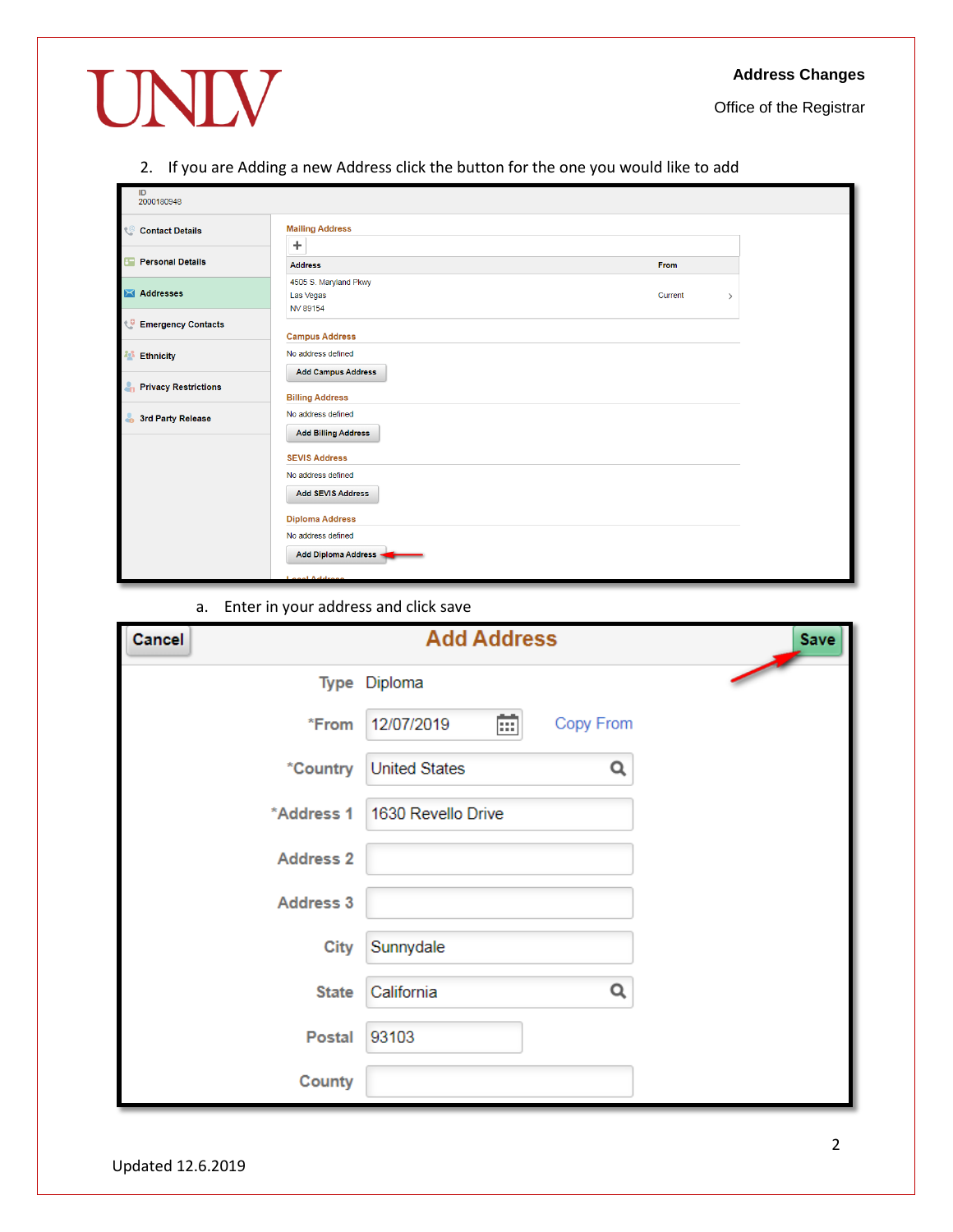

- i. Please note: if you are adding a diploma address to ensure you will receive your diploma you need to update this before the end of the term
	- 1. Diplomas are sent to your Home address if you do not have a Diploma Address on file
- ii. You can also copy the information if the address is the same as another on file

| Cancel                 | <b>Add Address</b>           | Save |
|------------------------|------------------------------|------|
|                        | Type Diploma                 |      |
| *From                  | 崗<br>12/07/2019<br>Copy From |      |
| <i><b>*Country</b></i> | <b>United States</b><br>Q    |      |
| *Address 1             | 1630 Revello Drive           |      |
| <b>Address 2</b>       |                              |      |
| <b>Address 3</b>       |                              |      |
| <b>City</b>            | Sunnydale                    |      |
| <b>State</b>           | Q<br>California              |      |
| <b>Postal</b>          | 93103                        |      |
| County                 |                              |      |

1. Click Copy From to see a list of the addresses you already have on your account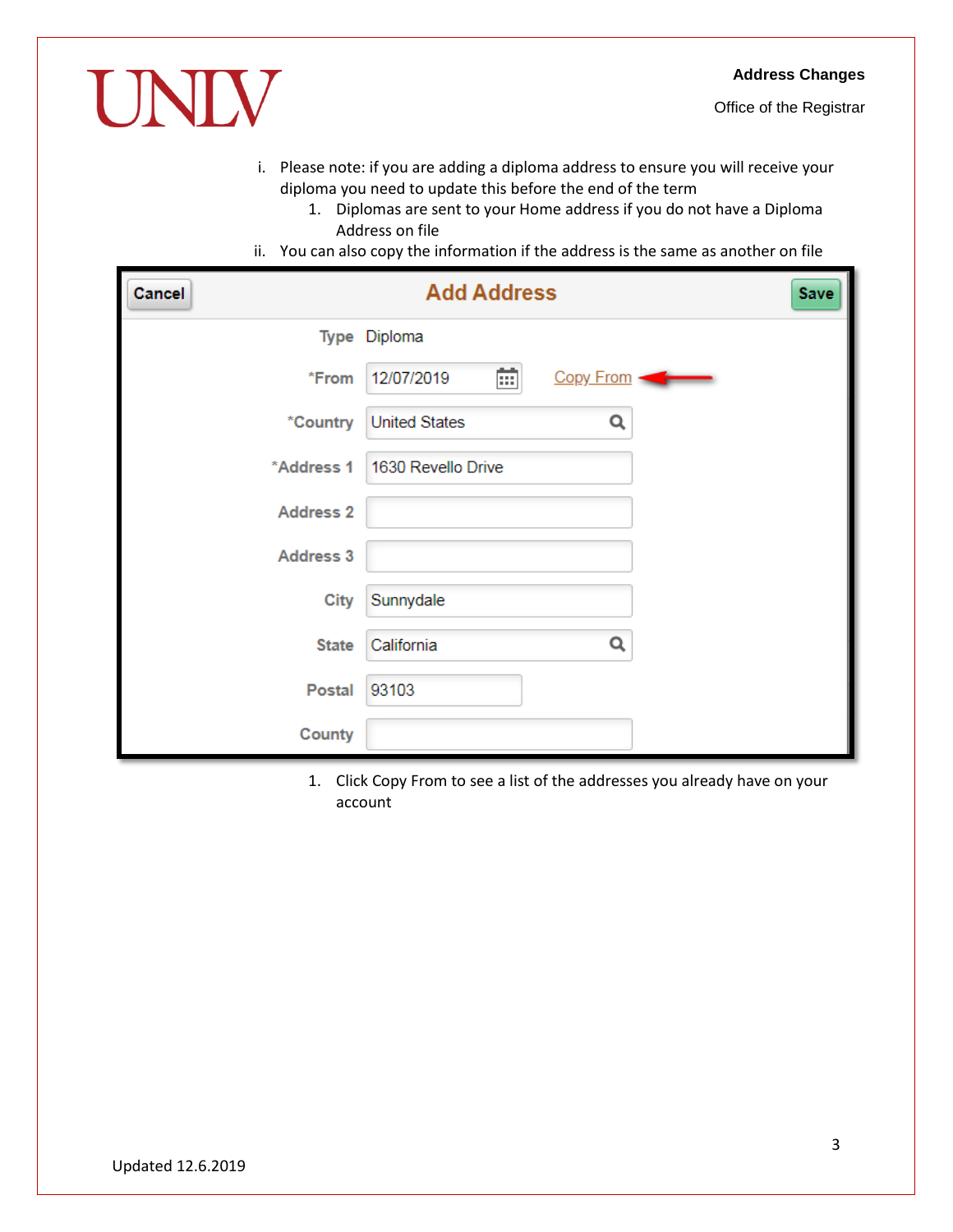#### **Address Changes**

Office of the Registrar

# UNIV

## 2. select the one you would like to copy

| Cancel | <b>Add Address</b>         | Save |
|--------|----------------------------|------|
|        | Type Diploma               |      |
|        | <b>Select Address</b><br>× |      |
|        | 4505 S. Maryland Pkwy      |      |
|        | Las Vegas<br>NV 89154      |      |
|        | 1630 Revello Drive         |      |
|        | Sunnydale                  |      |
|        | CA 93103                   |      |
|        |                            |      |

## <span id="page-3-0"></span>3. If you are editing an existing address, select it from the list

| $\mathcal{E}$ |
|---------------|
|               |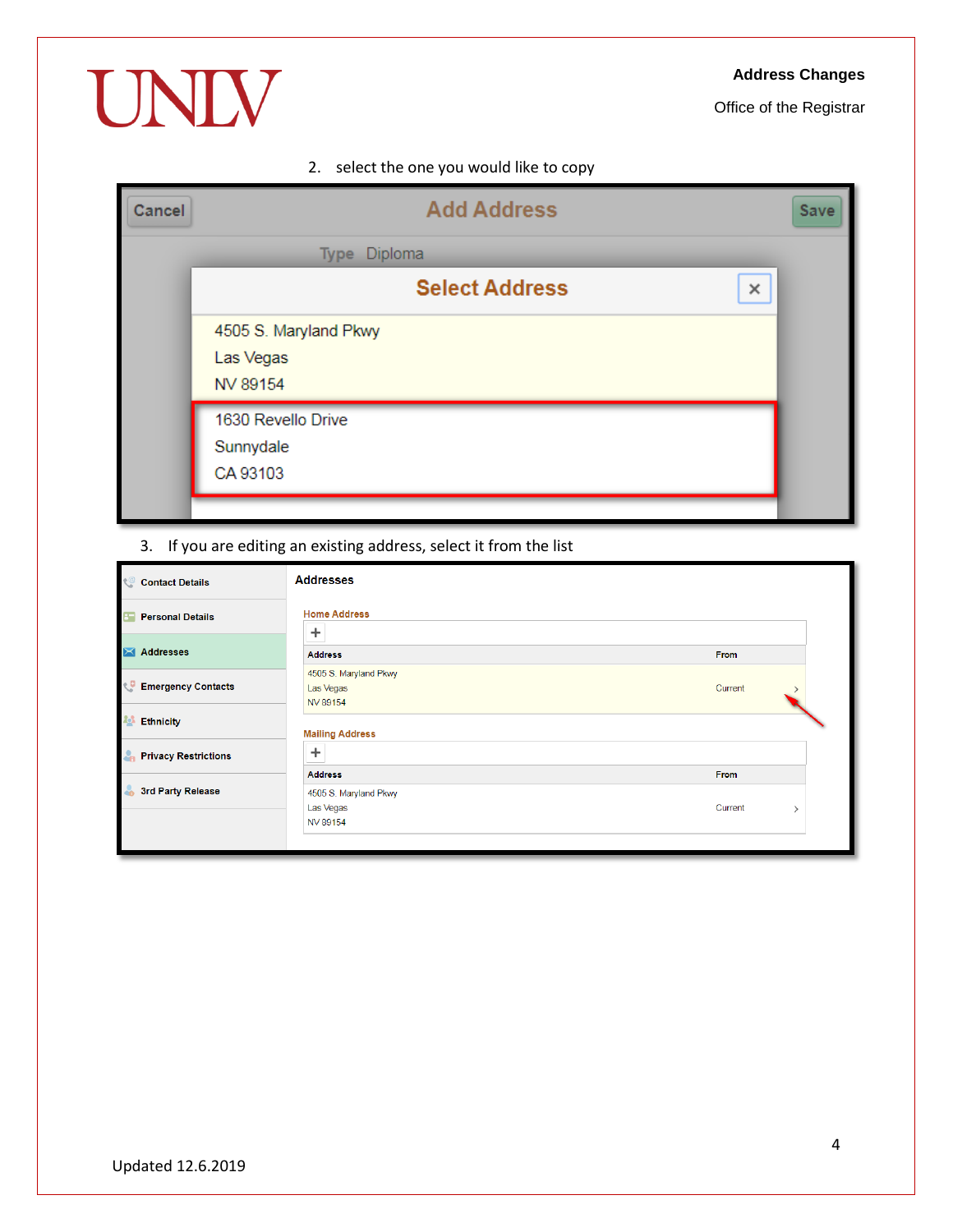#### **Address Changes**

Office of the Registrar

#### a. Make the edits to your address and click save

UNIV

| <b>Cancel</b>    | <b>Edit Address</b>       | Save |
|------------------|---------------------------|------|
|                  | Type Home                 |      |
| *Country         | <b>United States</b><br>Q |      |
| *Address 1       | 1630 Revello Drive        |      |
| <b>Address 2</b> |                           |      |
| <b>Address 3</b> |                           |      |
| <b>City</b>      | Sunnydale                 |      |
| <b>State</b>     | California<br>Q           |      |
| <b>Postal</b>    | 93103                     |      |
| County           |                           |      |

<span id="page-4-0"></span>4. You can delete an old address by selecting it from the list

| Contact Details                             | <b>Billing Address</b>                           |                 |
|---------------------------------------------|--------------------------------------------------|-----------------|
| $\overline{a}$<br><b>Personal Details</b>   | No address defined<br><b>Add Billing Address</b> |                 |
| <b>X</b> Addresses                          | <b>SEVIS Address</b>                             |                 |
| <b>C</b> Emergency Contacts                 | No address defined<br><b>Add SEVIS Address</b>   |                 |
| 20<br><b>Ethnicity</b>                      | <b>Diploma Address</b>                           |                 |
| $\mathbf{A}$<br><b>Privacy Restrictions</b> | <b>Address</b><br>1234 Main Street<br>Hometown   | From<br>Current |
| <b>3rd Party Release</b>                    | CA 90210                                         |                 |
|                                             | 1630 Revello Drive<br>Sunnydale<br>CA 93103      | 12/07/2019      |